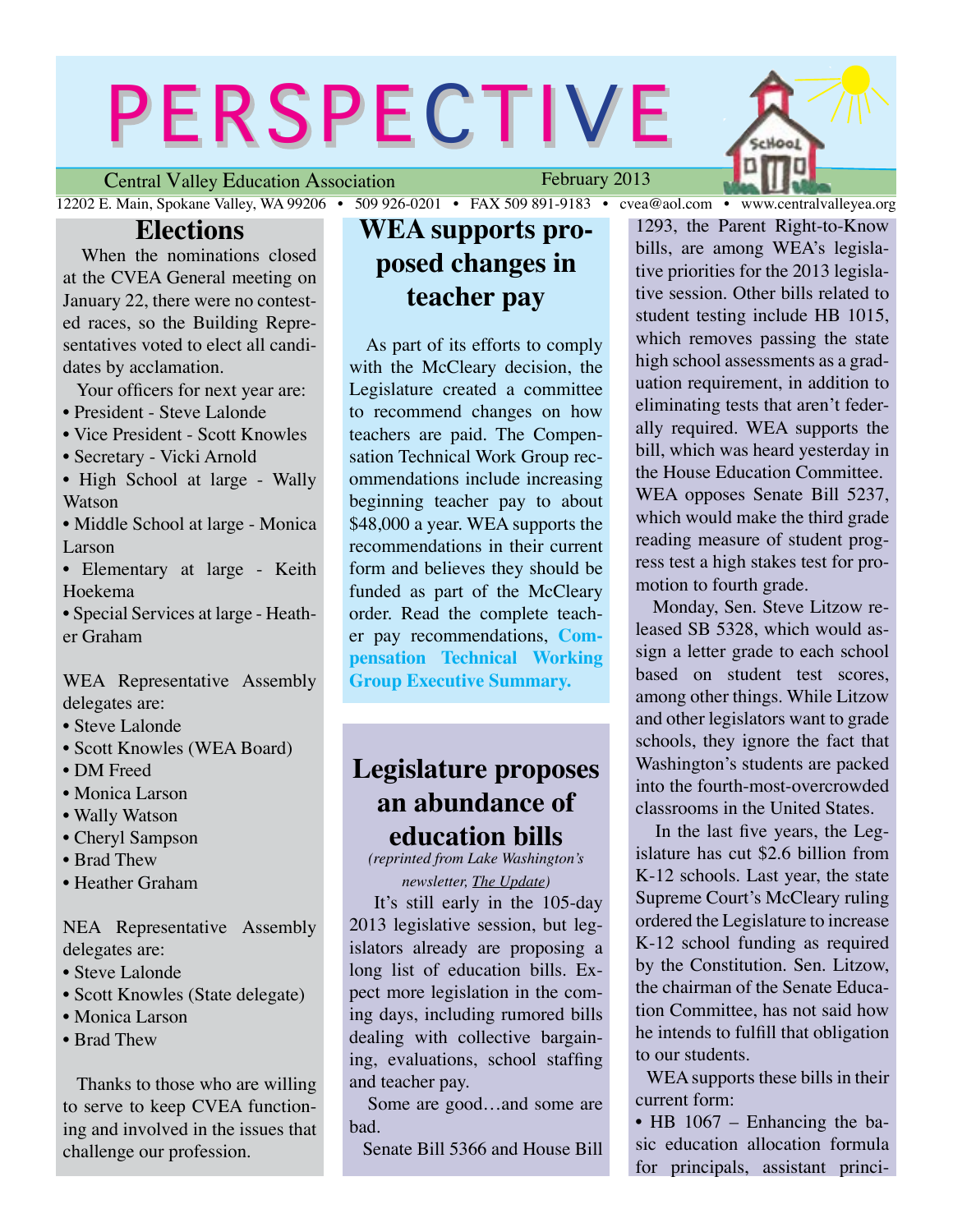pals, and other certificated building-level administrators to support the teacher evaluation program requirements.

• SB 5155 – Regarding long-term suspension or expulsion from school.

• SB 5244 – Regarding school suspensions and expulsions.

• SB 5245 – Regarding the collection of student suspension and expulsion data.

• SB 5117 – Regarding family involvement coordinators in public schools.

• HB 1144 – Regarding qualifications for educational interpreters.

• HB 1283 – Changing compulsory school attendance requirements for children six and seven years of age.

 And also on Monday, Supt. of Public Instruction Randy Dorn highlighted support for HB 1450, which reduces the number of required high school assessments an idea WEA supports.

# **STEM lighthouse schools**

*(reprinted from WEA website)* **Six schools and an entire district** were awarded \$19,000 grants and will serve as Science, Technology, Engineering and Math mentors to other schools in the state. Source: OSPI news release

 Each will receive \$19,000 and mentor other schools. Known as "Lighthouse" schools, the seven entities were recently awarded the grants to promote and develop STEM education, including technical assistance and advice for other elementary, middle and high schools that are creating their own STEM environments.

They include:

• Delta High School (Kennewick)

• Bremerton High School

(Bremerton)

- Stevens Elementary School (Aberdeen)
- West Valley Junior High School (West Valley Yakima)

• San Juan School District

• West Hills STEM Academy (Bremerton)

• WF West High School (Chehalis)

 "These Lighthouse schools are doing great things for STEM education," said Randy Dorn, state superintendent. "The work they do will benefit classrooms across the state."

 STEM Lighthouse schools originated in 2010 with the Legislature's passage of House Bill 2621. The bill directs the Office of Superintendent of Public Instruction to designate as many as three middle and three high schools each year as lighthouse schools. The schools "serve as resources and examples of how to combine the following best practices:

• Small, highly personalized learning communities;

• An interdisciplinary curriculum with a strong focus on science, technology, engineering, and mathematics (STEM), delivered through a project-based instructional approach; and

• Active partnerships with businesses and the local community to connect learning beyond the classroom.

2012 winners

• Eastmont Junior High School (Eastmont)

• Secondary Academy for Success (Northshore)

• Science and Math Institute (Tacoma)

• Stewart Middle School (Tacoma)

• Toppenish High School (Toppenish)

• Odessa School District 2011 winners

• Aviation High School (Highline)

• Komachin Middle School (North Thurston)

• Mead School District

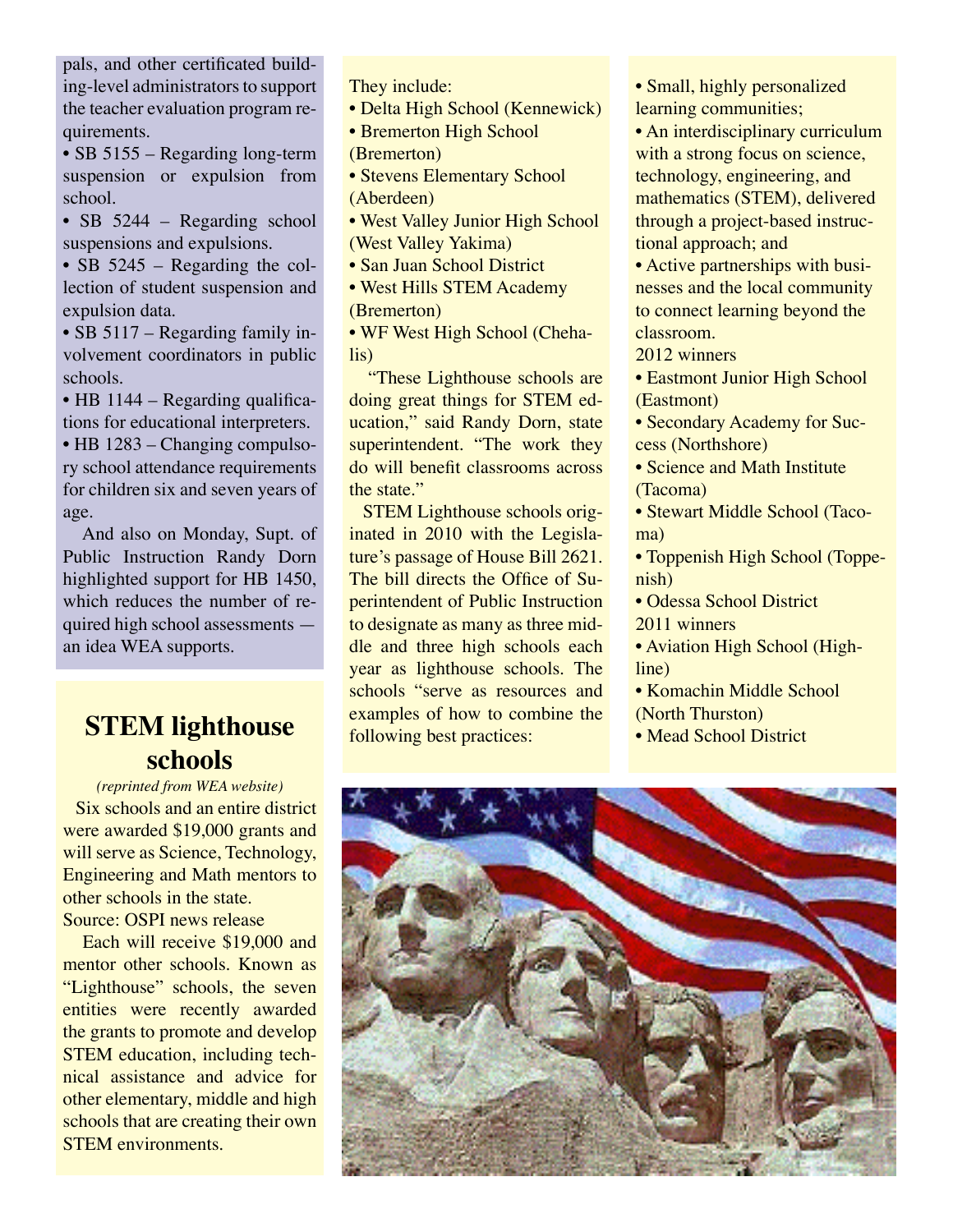# **INCENTIVE FOR ANNOUNCING RETIREMENT**

 Are you thinking of retiring this year? The CVSD is offering a financial incentive to announce your retirement early again this year. If you officially notify the District before February 15 of your intent to retire, the District will put \$1000 directly into your VEBA account. If you announce after February 15 but before March 1, it will go down to \$500. Remember that this benefit is tax-free and will be available to help cover medical costs immediately and premiums when you retire.

 The CVEA would encourage you to consider this option if retirement is in your immediate future.

# **CERTIFICATED TRANSFER** PROCESS

 If you would like to request a transfer, you can find the appropriate form on MYCVSD. Scroll over the FORMS item in the green list on the left side of the page and a drop down menu will appear. Click on HUMAN RESOURC-ES FORMS and the Certificated Transfer Request is the second item listed.

 Please remember that the transfer request is due by April 1. If you need general information about the process, please contact Tracy (4440). Individual counsel regarding the transfer process is available by contacting HR and setting up an appointment with Jay Rowell.

reprinted from the CVSD HR newsletter



### **SPI says Washington state will apply for No Child Left Behind waiver**

(OSPI News Release:)

 "My office looked at hundreds of comments from the general public," State Superintendent Randy Dorn said. "I talked to many people in districts and schools and worked closely with the State Board of Education on the application. Schools need to be relieved from the burden of No Child Left Behind and focus their time and energy on helping our students succeed."

 If approved, Washington state would be relieved of Adequate Yearly Progress rules. Current AYP rules include increasing consequences for Title I schools and districts that do not meet certain percentage levels of students passing state tests each year. In 2011, roughly two out of every three schools in Washington did not meet AYP.

 Schools that do not meet AYP two or more years in a row are considered in a "step" of improvement. Those schools must set aside 20 percent of their Title I money for supplemental educational services and for students who might request school choice. A waiver would eliminate the setaside requirement.

 As an alternative to current AYP rules, Washington would set annual measurable objectives that focus on the proficiency gaps between different groups of students. By 2017, the gaps would be half of what they were in 2011.

 "By looking at the achievement gap, our plan focuses on the students most in need," Dorn said. "Our intent is for the 20 percent of set-aside money to get those students individualized help."

 States requesting a waiver must establish and meet four principles: 1. College and career-ready expectations for all students;

2. State-developed differentiated recognition, accountability and support;

3. Support for effective instruction and leadership; and

4. Reduction in duplication and unnecessary burden.

 Washington has met all four principles. In 2011, the state adopted the Common Core State Standards in English language arts and math, and it is a lead state in the SMARTER Balanced Assessment Consortium. The state is adopting a new accountability system. It also passed historical legislation